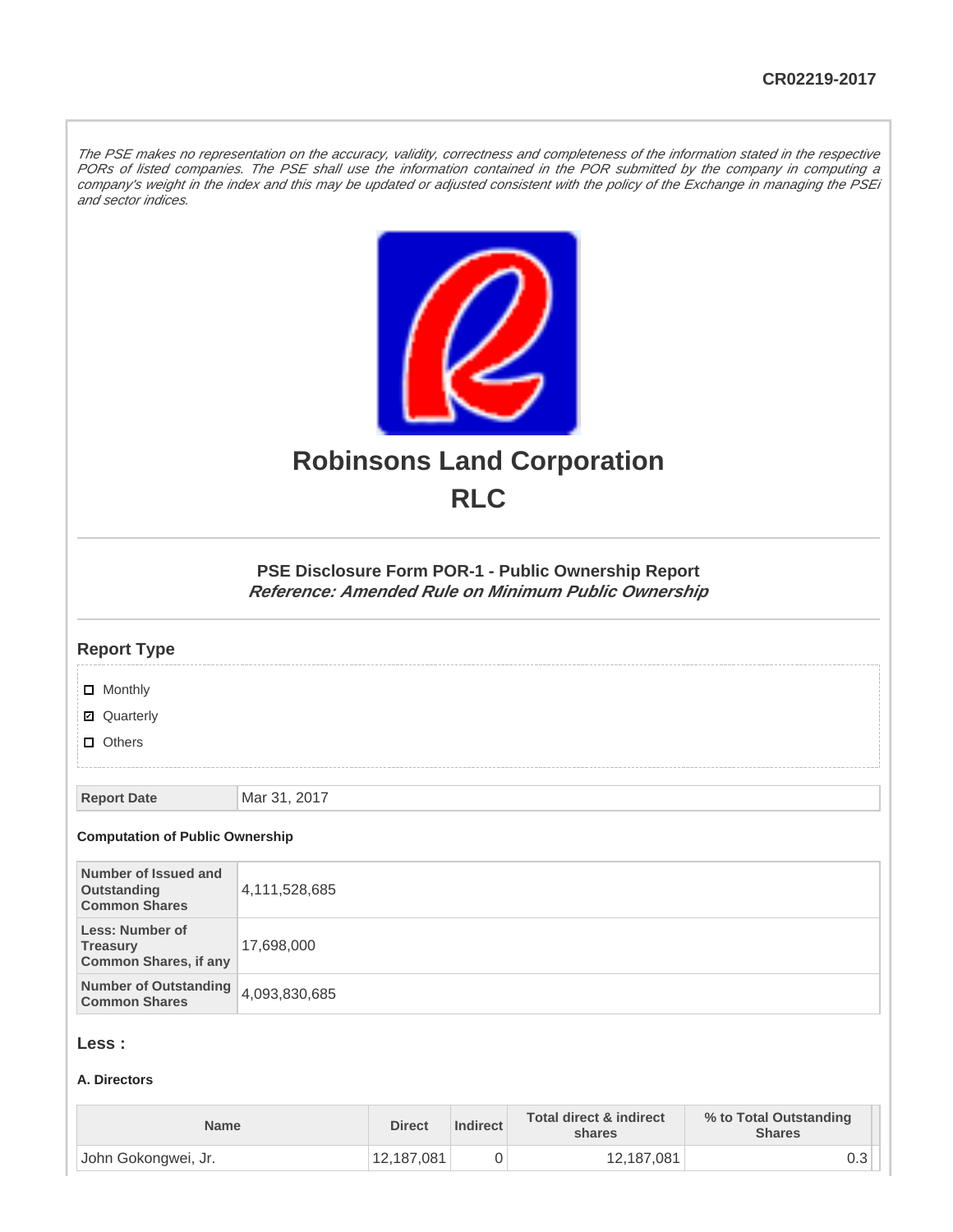| John L Gokongwei                              | 450,000    | $\Omega$ | 450,000    | 0.01 |
|-----------------------------------------------|------------|----------|------------|------|
| Elizabeth Y. Gokongwei &/or John<br>Gokongwei | 1,482,000  | $\Omega$ | 1,482,000  | 0.04 |
| James L. Go                                   | 1,685,994  | $\Omega$ | 1,685,994  | 0.04 |
| Lance Y. Gokongwei                            | 804,001    | $\Omega$ | 804,001    | 0.02 |
| Frederick D. Go                               | 500,001    | $\Omega$ | 500,001    | 0.01 |
| Robina Y. Gokongwei-Pe                        | 540,000    | $\Omega$ | 540,000    | 0.01 |
| Patrick Henry C. Go                           | 10,000     | $\Omega$ | 10,000     |      |
| Johnson Robert G. Go, Jr.                     |            | $\Omega$ |            |      |
| Artemio V. Panganiban                         | 25,001     | $\Omega$ | 25,001     |      |
| Roberto F. De Ocampo                          |            | $\Omega$ |            |      |
| Emmanuel C. Rojas, Jr.                        | 901        | $\Omega$ | 901        | O    |
| Omar Byron T. Mier                            |            | $\Omega$ |            |      |
|                                               | 17,684,982 | $\Omega$ | 17,684,982 | 0.43 |

#### **B. Officers**

| <b>Name</b>                          | <b>Direct</b> | <b>Indirect</b> | Total direct & indirect shares | % to Total Outstanding Shares |
|--------------------------------------|---------------|-----------------|--------------------------------|-------------------------------|
| Faraday D. Go                        | $\Omega$      | 0               | 0                              | O                             |
| Arlene G. Magtibay                   | 0             | $\Omega$        | $\Omega$                       | Ω                             |
| Corazon L. Ang Ley                   | $\Omega$      | $\overline{0}$  | 0                              | 0                             |
| Elizabeth Kristine D. Gregorio       | 0             | $\Omega$        | 0                              | 0                             |
| Henry L. Yap                         | 90,000        | 0               | 90,000                         | 0                             |
| Ma. Socorro Isabelle V. Aragon-Gobio | $\Omega$      | $\Omega$        | 0                              | Ω                             |
| Constante T. Santos                  | $\Omega$      | $\Omega$        | $\Omega$                       | 0                             |
| Bach Johann M. Sebastian             | $\Omega$      | 0               | $\Omega$                       | 0                             |
| Emmanuel G. Arce                     | $\Omega$      | $\Omega$        | 0                              | 0                             |
| Constantino C. Felipe                | $\Omega$      | 0               | 0                              | 0                             |
| Lourdes T. Alano                     | 0             | $\Omega$        | $\Omega$                       | 0                             |
| Mary Maylanie Precilla               | 0             | $\Omega$        | 0                              | 0                             |
| Cecilia M. Pascual                   | $\Omega$      | $\Omega$        | 0                              | 0                             |
| Honorio M. Almeida, Jr.              | $\Omega$      | 0               | 0                              | 0                             |
| Kerwin Max S. Tan                    | $\Omega$      | $\mathbf 0$     | 0                              | 0                             |
| Catalina M. Sanchez                  | 0             | $\Omega$        | 0                              | 0                             |
| Anna Kathrina B. Cipriano            | 0             | 0               | 0                              | 0                             |
| Rosalinda F. Rivera                  | 0             | $\Omega$        | 0                              | $\cup$                        |
| Sylvia B. Hernandez                  | $\Omega$      | 0               | 0                              | 0                             |
|                                      | 90,000        |                 | 90,000                         | 0                             |

### **C. Principal/Substantial Stockholders**

| <b>Name</b>              | <b>Direct</b> | Indirect | Total direct & indirect shares | % to Total Outstanding Shares |
|--------------------------|---------------|----------|--------------------------------|-------------------------------|
| JG Summit Holdings, Inc. | 2,496,114,787 |          | 2,496,114,787                  | 60.97                         |
|                          | 2.496.114.787 |          | 2,496,114,787                  | 60.97                         |

#### **D. Affiliates**